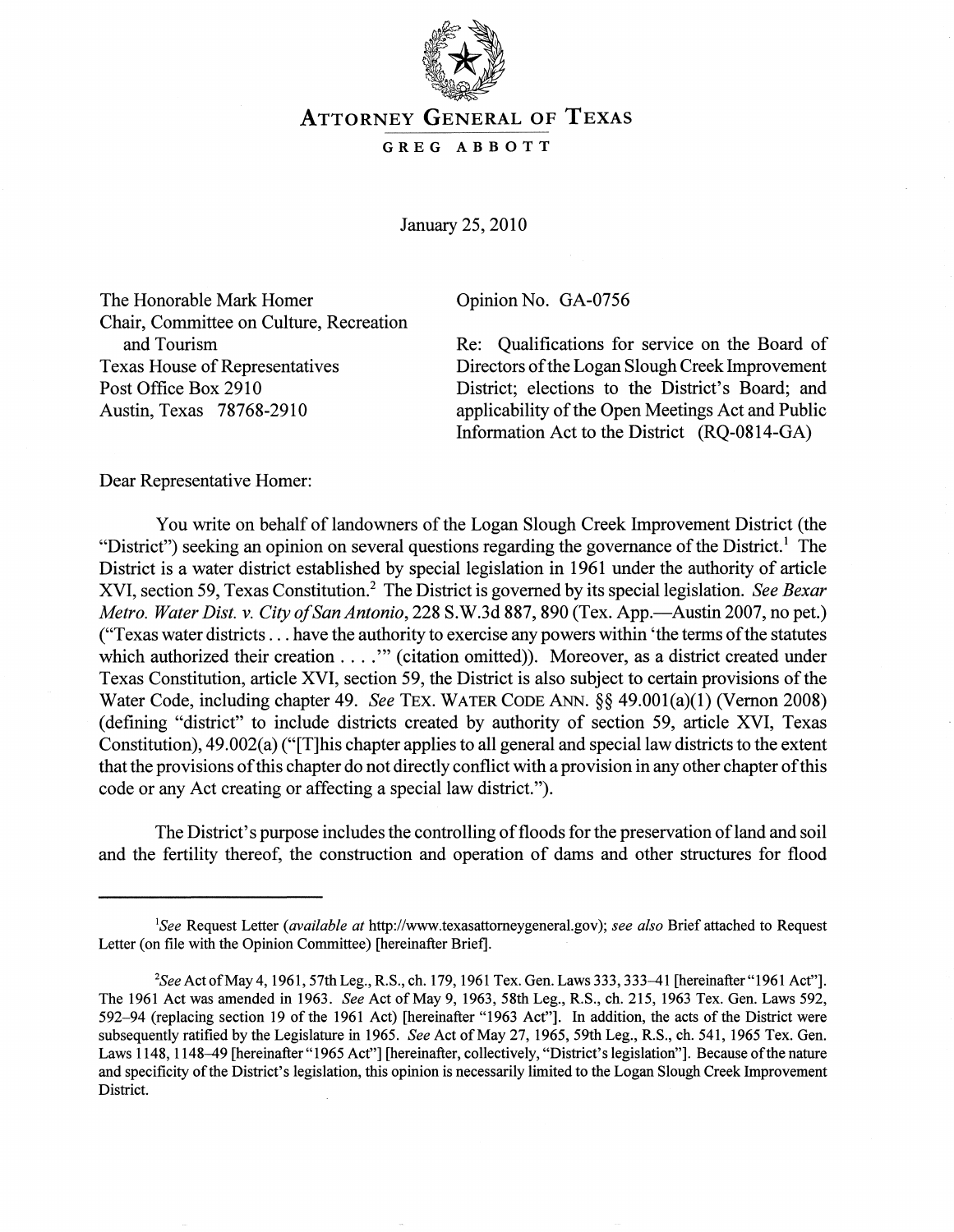prevention and for agricultural phases of conservation, and the development, utilization and disposal of water in the District. *See* 1961 Act, *supra* note 2, § 5, at 336. The 1961 Act declares that all the lands in the boundaries of the District will be benefitted. *See id* § 20, at 340. Relevant to your particular governance questions, the 1961 Act creates and empowers the District's Board of Directors (the "Board") to act for the District. *See id* § 3(a), at 335. It names the initial Board members, provides for the staggered election of future Board members, and establishes election procedures for the Board. *See id.* § 3(b)–(c), at 335–36. The 1961 Act also establishes the qualifications for Board members and includes the requirement that to be qualified a person must own "taxable property in the District." *Id* § 3(a), at 335.

You inquire first about the meaning of "taxable property in the District" as used in the District's legislation. *See* Request Letter at 1; Brief at 5. The District's legislation does not define the phrase "taxable property in the District." *See* District's legislation, *supra* note 2. Nor does any other relevant statute or Texas judicial opinion. We examine the common meaning of the term "taxable." *See* TEx. GOV'T CODE ANN. § 311.011(a) (Vernon 2005) ("Words and phrases shall be read in context and construed according to the rules of grammar and common usage."). "Taxable" is commonly defined to mean "subject to taxation." BLACKS LAW DICTIONARY 1598 (9th ed. 2009); *see also* XVII OXFORD ENGLISH DICTIONARY 678-79 (2d ed. 1989) (defining "taxable" to mean: "[l]iable to be assessed *(to* a tax, impost, or charge); ... [or] ... [o]ne who or that which is subject to taxation; *esp.* in *pl.* persons or things liable to a tax"). Based on the common meaning of the term taxable, the phrase is reasonably construed to mean *property located within the district and sub} ect to taxation.* Further, we believe it follows that the property subject to taxation must be that which is subject to taxation *by the District. See* 1961 Act, *supra* note 2, § 10, at 338 (providing that "the District is empowered to issue negotiable bonds payable from ad valorem taxes to be levied on all taxable property within the District. It shall be the duty of the Board ... to levy a tax sufficient to pay the bonds and interest thereon as such bonds and interest become due."); 1963 Act, *supra* note 2, § l(a), at 594 (noting District's authority to "levy and collect taxes to secure funds to maintain, repair, and operate all works and facilities"); *see also* TEx. CONST. art. XVI, § 59(c) (authorizing Legislature to provide districts created thereunder with taxing authority and to subject property to lien).

You next inquire whether the District's elections are to be held in accordance with the District's legislation or with the Election Code. *See* Request Letter at 1; Brief at 10-14. Specifically, you ask how a candidate gets his or her name on the ballot, where the election notice is to be published, and whether correct procedures were followed in the conduct of the District's last Board of Directors election. *See* Request Letter at 1; Brief at 10-14. The Election Code applies to general, special, and primary elections in the state. TEx. ELEC. CODE ANN. § 1.002(a) (Vernon *2003); see also* TEx. WATER CODE ANN. § 49.101 (Vernon 2008) ("All elections shall be generally conducted in accordance with the Election Code except as otherwise provided for by this code."). Further, the Election Code "supersedes a conflicting statute outside [the Election] code unless [the Election] code or the outside statute expressly provides otherwise." TEX. ELEC. CODE ANN. § 1.002(b) (Vernon 2003). We specifically examine here only those provisions regarding an applicant who is seeking a place on the ballot and publication of election notice.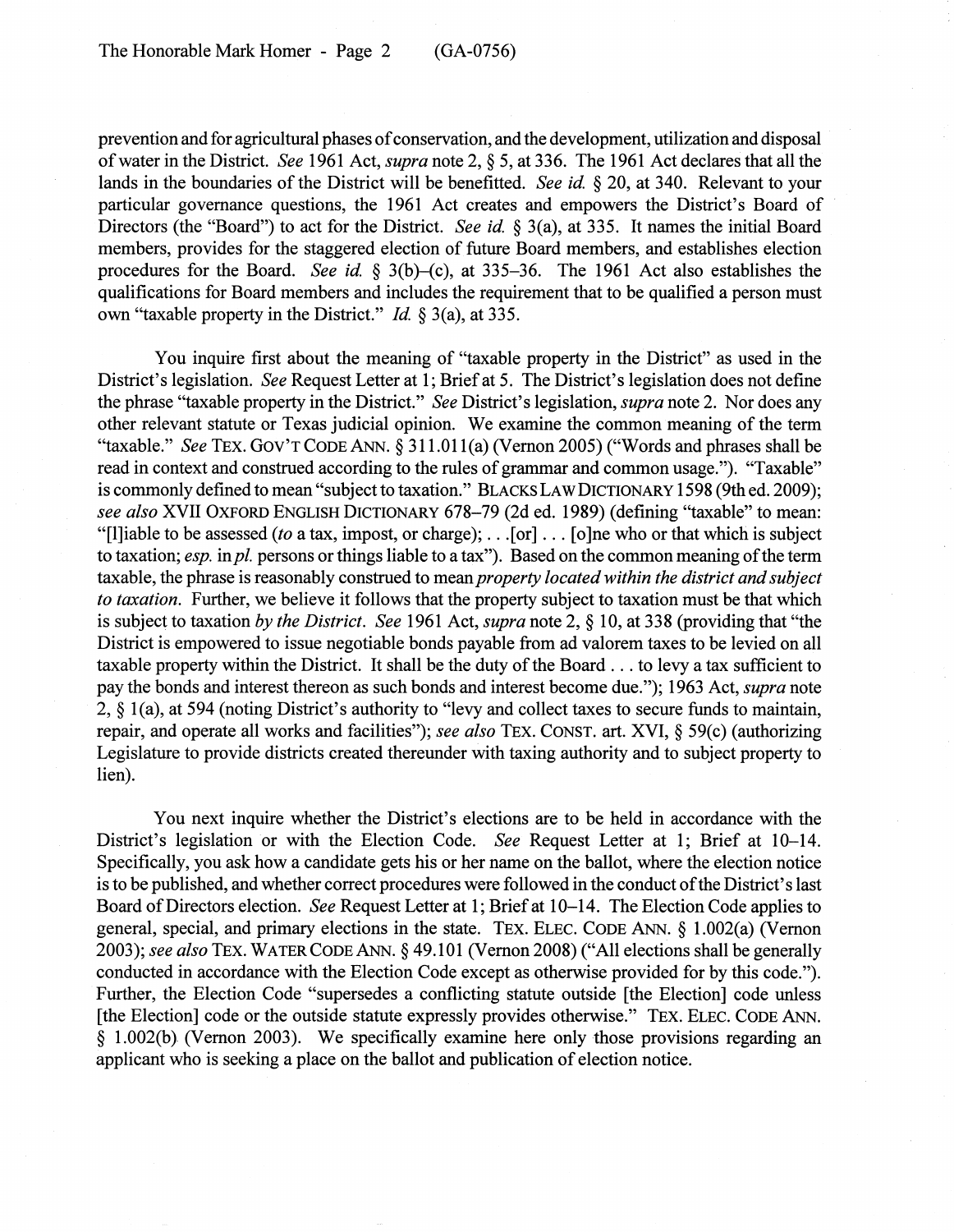With respect to a candidate for the District's Board seeking to have his or her name on the ballot, the District's legislation provides that the person must present a petition with the request to the Secretary of the Board. *See* 1961 Act, *supra* note 2, § 3(d), at 336. The petition must be signed by not less than three resident, qualified voters, and it must be presented on a date that will allow "not less than ten (10) full days between the date of presentation and the date of the election." *Id*  The Election Code also contains requirements for a petition that relates to a place on the ballot. *See*  TEx. ELEC. CODE ANN. § 141.061 (Vernon 2003) (providing that subchapter C, chapter 141, Election Code, "applies to each petition filed in connection with a candidate's application for a place on the ballot"). The Election Code petition requirement does not impose a specific deadline by which a person must file the petition and requires only that the petition be "timely filed with the appropriate authority"). *Id* § 141.062(a)(1). With no conflicting or inconsistent petition provision in the Election Code, the provision in the District's legislation would control such that a person seeking to have his or her name included on the District's ballot must file a petition.

The Election Code's requirements with respect to the petition indicate that the petition referenced in section 141.061 is one "filed in connection with a candidate's application for a place on the ballot." *Id* § 141.061. Election Code subsection 144.003(a) provides that "[e]xcept as otherwise provided by law" candidates for an office of a political subdivision other than a county or city "must make an application for a place on the ballot." *Id* § 144.003(a) (Vernon Supp. 2009); *see also id* § 144.001 (Vernon 2003) (providing that chapter 144 "applies to a candidate for an office of a political subdivision other than a city or county"). Generally, an application for a place on the ballot must be filed "not later than 5 p.m. of the 62nd day before election day." *Id.* § 144.005 (Vernon Supp. 2009). There is no provision in the District's legislation requiring an application for a place on the ballot. *See* District's legislation, *supra* note 2. Moreover, the District's legislation does not expressly provide that its election provisions control over conflicting election laws, nor does it generally provide that its provisions prevail over any other general law. 3 *See id; cf* Act of May 24,1989, 71stLeg., R.S., ch. 654, §§ 1,6,1989 Tex. Gen. Laws 2155, 2156 (creating the Springhills Water Management District and providing that its provisions "prevail [] over any provision of general law that is in conflict or inconsistent"). Accordingly, a person seeking to have his or her name included on the District's ballot must file an application for a place on the ballot in accordance with chapter 144 of the Election Code.

Under the District's legislation, notice of an election for directors "shall be published in a newspaper of general circulation in said District one (1) time at least 30 days before the election." *See* 1961 Act, *supra* note 2, § 3(c), at 335. Section 4.003, Election Code, authorizes several different methods of publishing a notice of an election. *See* TEx.ELEC. CODE ANN. § 4.003(a)(1)-(3) (Vernon

<sup>3</sup>Information included with your request cites to a provision in the District's legislation providing that the legislation controls over the Election Code. *See* Brief at 12 (citing section 11 of the 1961 Act). The referenced section provides that: "The General Laws relating to elections shall be applicable to elections held under this section of the law, except as otherwise provided in this law." 1961 Act, *supra* note 2, § 11, at 338. "[T]his section" of the District's legislation pertains to elections for the District's issuance of bonds. *See id* Its express limitation to "elections held under this section of the law" limits the proposition to the District's bond elections. *Id* It does not govern elections for directors to the District's Board.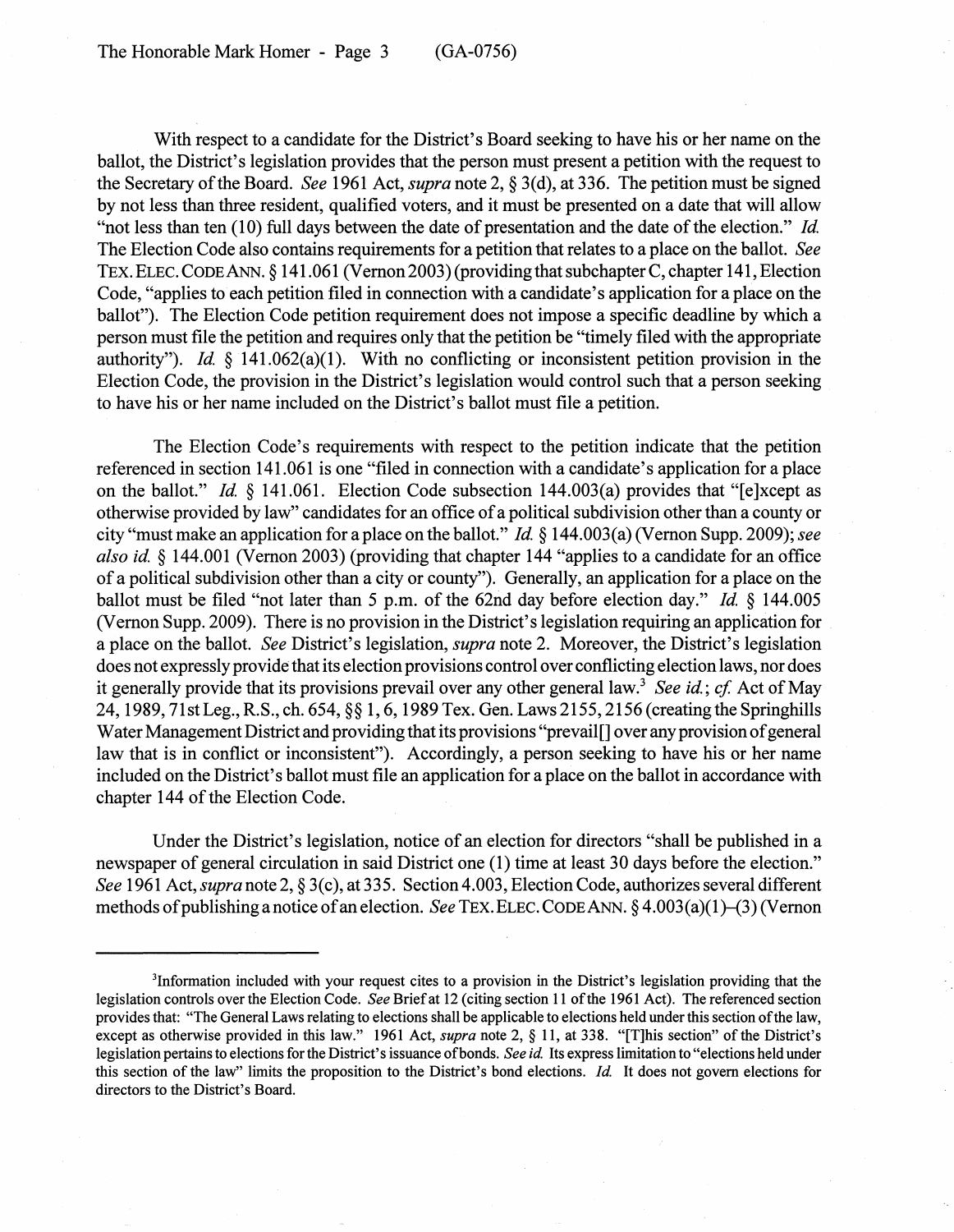2003). However, subsection 4.003(d) provides, with an exception not relevant here, that "[i]f other law prescribes the method of giving notice of an election, that law supersedes this section .... " *Id.*   $§$  4.003(d). By the express terms of Election Code subsection 4.003(d), the District's election notice publication provision-as other law prescribing a method of giving notice-prevails. Accordingly, we believe the District must publish election notices pertaining to its director elections as required by the District's legislation.

You ask whether correct procedures were followed in regard to the last election for the District's Board of Directors. Request Letter at 1; Brief at 10-14. The brief attached to your Request Letter informs us of particular procedures believed to be improper but does not supply an election order, ballot, canvass order, or like evidence that conclusively establishes as improper the procedures questioned. *See generally* Request Letter and Brief. Moreover, to conclude absolutely that improper procedures were used requires a determination of facts, which is inappropriate to the Attorney General opinion process. *See* Tex. Att'y Gen. Op. No. GA-0485 (2006) at 4 (noting that questions involving issues of fact are outside the Attorney General opinion process). Finally, we note that the appropriate method for raising irregularities in the conduct of an election is a timely filed election contest brought in district court.4 *See* TEx. ELEC. CODE ANN. §§ 221.002(a), .003(a) (Vernon 2003). We therefore cannot address this question.

In a related question that is based on an assumption that there are unqualified directors on the District's Board and that improper election procedures were followed, you next ask "how does the District proceed to have a legal election for qualified directors?" Request Letter at 1; Brief at 14. With respect to future elections of the District, we can advise you generally that they should be conducted in accordance with relevant provisions from the District's legislation, applicable provisions of the Water Code, the Election Code, and other applicable law such as the Federal Voting Rights Act and the state and federal constitutions.<sup>5</sup> See generally 42 U.S.C.A. § 1973 (West 2003) (Voting Rights Act); U.S. CONST.; TEx. CONST.

Finally, you inquire whether the District is subject to the Open Meetings Act and the Public Information Act. Request Letter at 1; Brief at 14-16. By the express terms of sections 49.063 and 49.065, Water Code, the District is subject to the two acts. *See* TEx. WATER CODE ANN. §§ 49.063 (Vernon 2008) (applicability of Texas Open Meetings Act), 49.065 (applicability of Texas Public Information Act); *see also* TEx. GOV'T CODE ANN. §§ 551.002 (Vernon 2004) ("Every regular, special, or called meeting of a governmental body shall be open to the public, except as provided by

<sup>4</sup>Generally, "irregularities in the conduct of an election which cannot be shown to have materially affected the results of the election are immaterial." *Day v. Crutchfield*, 400 S.W.2d 377, 381 (Tex. Civ. App.—Texarkana 1965, writ dism'd); see also Des Champ v. Featherston, 886 S.W.2d 536, 539 (Tex. App.—Austin 1994, no writ) (discussing standard to set aside an election). Whether any improper procedures are mere irregularities or were such to have misled or prevented the voters from the fair and free exercise of their vote is a question for the district court. *See Day, 400*  S.W.2d at 380.

<sup>&</sup>lt;sup>5</sup>See Fonseca v. Hidalgo County Water Improvement Dist., 496 F.2d 109, 111-12 (5th Cir. 1974) (considering constitutionality of section 51.072, Water Code); Tex. Att'y Gen. Op. No. DM-484 (1998) at 4-10 (considering constitutionality of section 53.063, Water Code).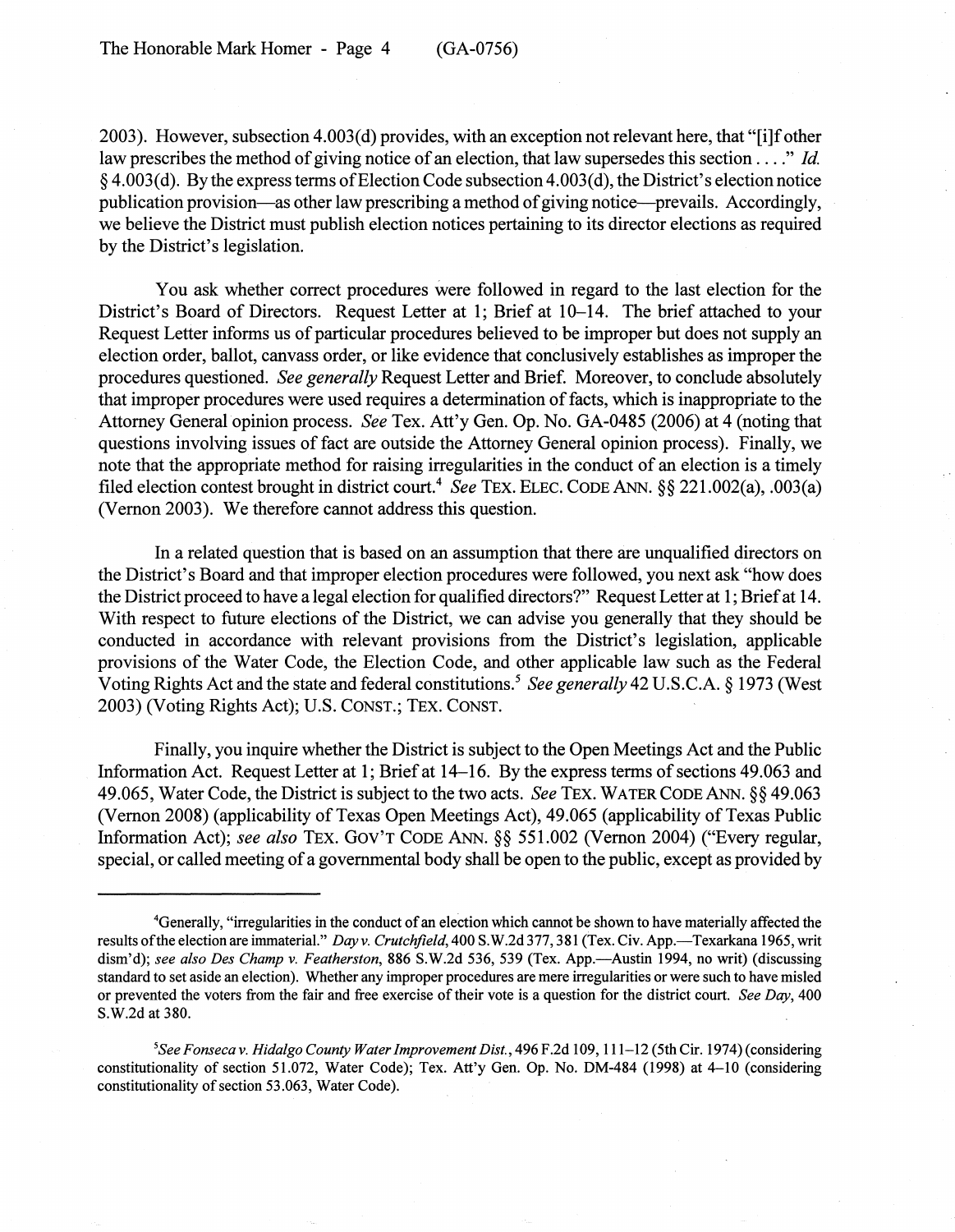this chapter."),  $551.001(3)(H)$  (Vernon Supp. 2009) (defining "governmental body" to include the "governing board of a special district created by law"), 552.021 (Vernon 2004) (making public information available to the public), 552.002(a)(1) (defining "public information" to mean "information that is collected, assembled, or maintained . . . by a governmental body"), 552.003(1)(viii) (defining "governmental body" to include the "governing board of a special district"). Any question as to whether the District has violated provisions of these two acts in particular instances involves factual considerations that are inappropriate to the Attorney General opinion process. *See* Tex. Att'y Gen. Op. No. GA-0485 (2006) at 4 (noting that questions involving issues of fact are outside the Attorney General opinion process).